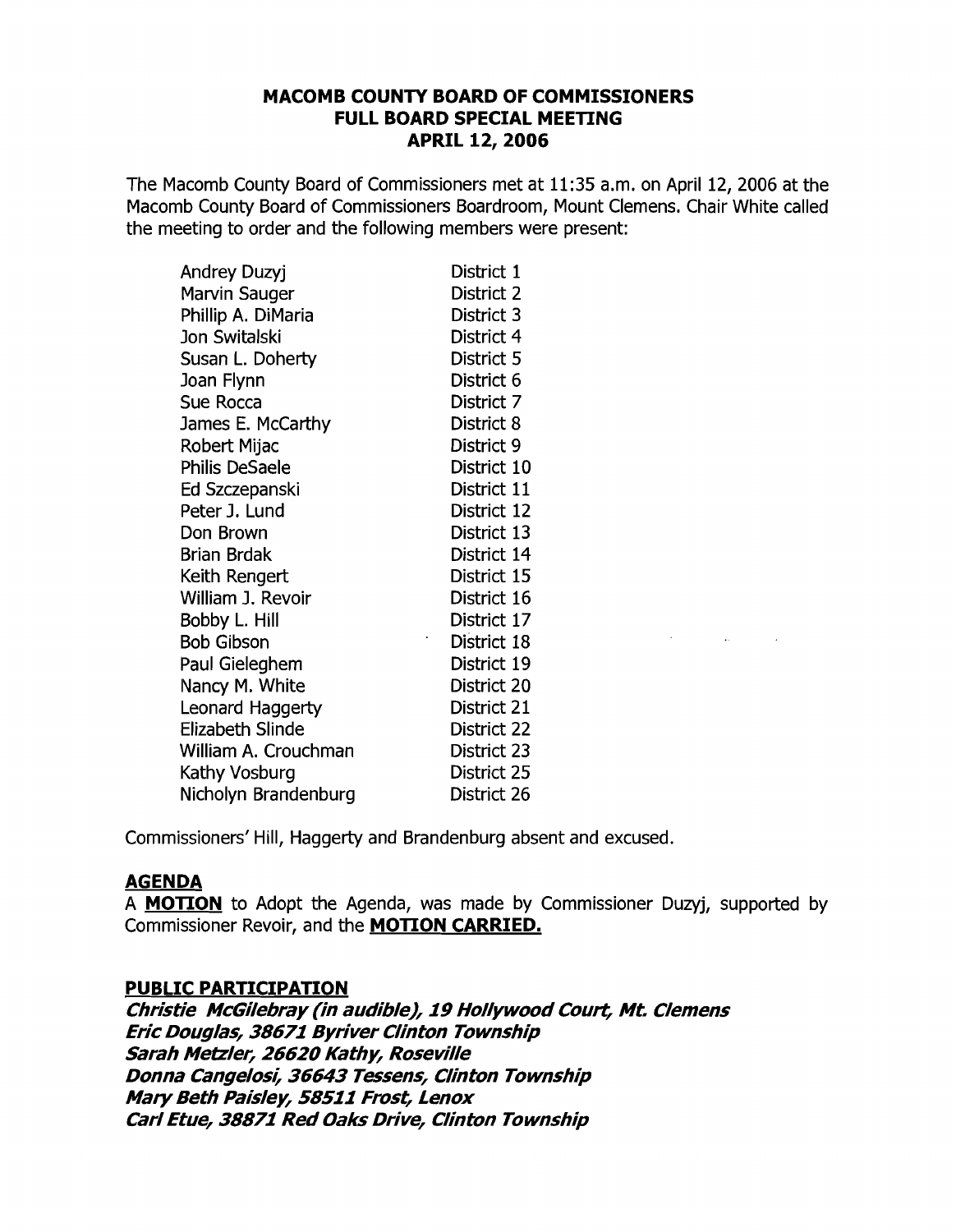### **Micki Ludeman, 59400 Frost, Lenox David Marry, 60737 Frost, Lenox**

All spoke in opposition of the expansion of this landfill.

Commissioner Rengert gave a little history on Pine Tree Acres Landfill and brief history of how things occurred with respect to landfill.

A **MOTION** was made by Commissioner Szczepanski, supported by Commissioner Brown, to approve County Host Agreement with Waste Management.

A **MOTION TO AMEND** was made by Commissioner Gieleghem, as follows: **add new Section 5.03. After the Commencement date, the Company shall reduce the amount of Canadian Waste disposed of in the Landfill by 10% annually,**  supported by Commissioner Brdak.

Commissioner Gieleghem explained in detail the reason for his amendment.

A discussion ensued.

A **MOTION FOR EXECUTIVE SESSION** was made by Commissioner Slinde, supported by Commissioner Duzyj.

#### **ROLL CALL**

|                    | YES           | NO |
|--------------------|---------------|----|
| <b>BRANDENBURG</b> | <i>ABSENT</i> |    |
| BRDAK              |               | X  |
| <b>BROWN</b>       | Χ             |    |
| <b>CROUCHMAN</b>   |               | X  |
| <b>DESAELE</b>     | χ             |    |
| DI MARIA           |               | x  |
| <b>DOHERTY</b>     | χ             |    |
| <b>DUZYJ</b>       | Χ             |    |
| <b>FLYNN</b>       | Χ             |    |
| <b>GIBSON</b>      |               | Χ  |
| <b>GIELEGHEM</b>   |               | X  |
| <b>HAGGERTY</b>    | ABSENT        |    |
| HILL.              | <i>ABSENT</i> |    |
| KENNARD            | X             |    |
| <b>MCCARTHY</b>    | X             |    |
| LUND               |               | Χ  |
| MIJAC              |               | X  |
| <b>RENGERT</b>     | χ             |    |
| REVOIR             | X             |    |
| <b>ROCCA</b>       |               | Χ  |
| SAUGER             | Χ             |    |
| <b>SLINDE</b>      | X             |    |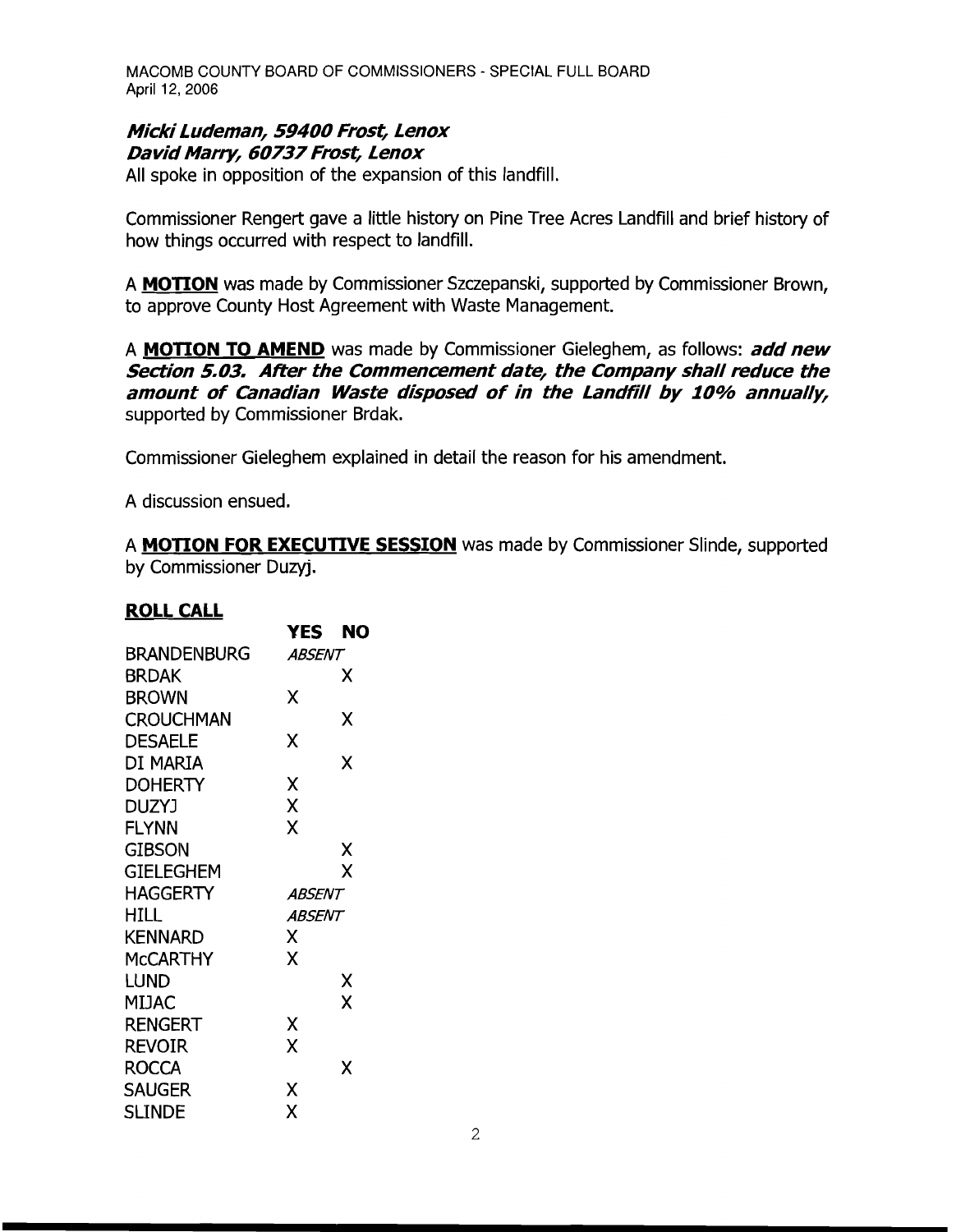| <b>SWITALSKI</b>   |    | X  |
|--------------------|----|----|
| <b>SZCZEPANSKI</b> |    | X  |
| <b>VOSBURG</b>     | X  |    |
| <b>WHITE</b>       | X  |    |
| <b>TOTAL</b>       | 13 | 10 |

#### **THE MOTION FAILS.**

The discussion continued on Commissioner Gieleghem's motion to amend.

A **SUBSTITUTE MOTION** was made by Commissioner Kennard to direct corporation counsel to negotiate language consistent with the intent to define a measurable reduction of out-of-state waste annually, supported by Commissioner DeSaele.

Discussion continued.

Commissioner DeSaele withdrew her support of the substitute motion. Commissioner Doherty supported.

### **ROLLCALL**

|                    | YES.          | NO |
|--------------------|---------------|----|
| <b>BRANDENBURG</b> | ABSENT        |    |
| <b>BRDAK</b>       |               | X  |
| <b>BROWN</b>       | χ             |    |
| <b>CROUCHMAN</b>   | X             |    |
| <b>DESAELE</b>     | X             |    |
| DI MARIA           |               | χ  |
| <b>DOHERTY</b>     | X             |    |
| DUZYJ              | X             |    |
| FLYNN              | X             |    |
| gibson             |               | χ  |
| GIELEGHEM          |               | Χ  |
| HAGGERTY           | ABSENT        |    |
| HILL               | <i>ABSENT</i> |    |
| <b>KENNARD</b>     | Χ             |    |
| <b>MCCARTHY</b>    | X             |    |
| LUND               | X             |    |
| MIJAC              |               | Χ  |
| <b>RENGERT</b>     | X             |    |
| REVOIR             | X             |    |
| <b>ROCCA</b>       |               | χ  |
| <b>SAUGER</b>      | <i>ABSENT</i> |    |
| <b>SLINDE</b>      | x             |    |
| SWITALSKI          |               | x  |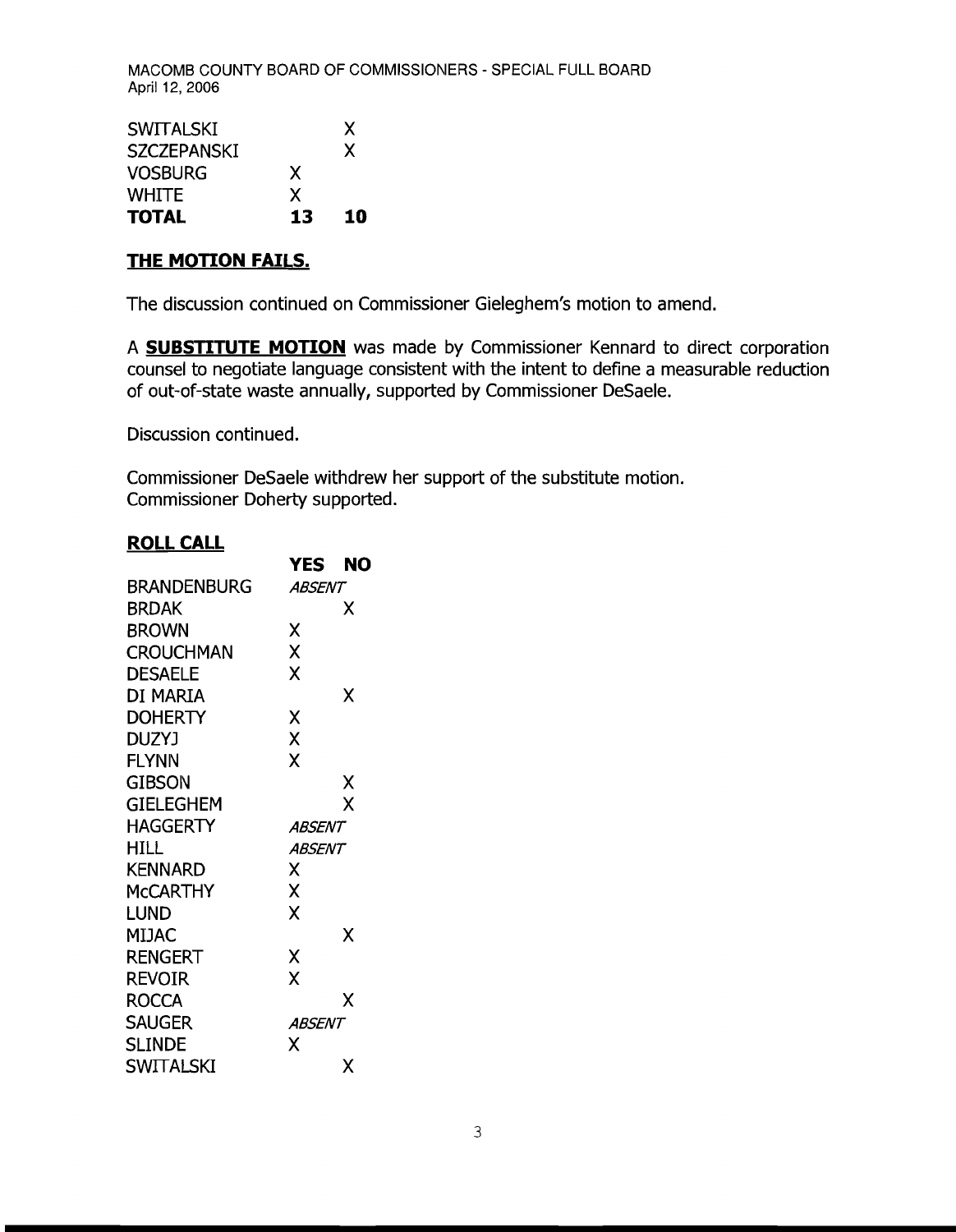| <b>SZCZEPANSKI</b> |    | X |
|--------------------|----|---|
| <b>VOSBURG</b>     | X  |   |
| <b>WHITE</b>       | X  |   |
| <b>TOTAL</b>       | 14 | 8 |

### **THE SUBSTITUTE MOTION PASSES.**

A **MOTION TO AMEND** was made by Commissioner Doherty to create a list of items to be negotiated by corporation counsel with Waste Management, supported by Commissioner Brown.

Continued discussion.

**CALL FOR THE OUESTION** was made by Commissioner DiMaria, a vote was taken, was 2/3's, and the debate ended.

# **ROLL CALL**

| <u>NULL CALL</u>   |               |    |
|--------------------|---------------|----|
|                    | <b>YES</b>    | NO |
| <b>BRANDENBURG</b> | ABSENT        |    |
| <b>BRDAK</b>       |               | Х  |
| <b>BROWN</b>       | χ             |    |
| <b>CROUCHMAN</b>   |               | χ  |
| <b>DESAELE</b>     | Χ             |    |
| DI MARIA           |               | χ  |
| <b>DOHERTY</b>     | X             |    |
| <b>DUZYJ</b>       | X             |    |
| <b>FLYNN</b>       | X             |    |
| GIBSON             |               | χ  |
| <b>GIELEGHEM</b>   |               | Χ  |
| <b>HAGGERTY</b>    | ABSENT        |    |
| HILL               | ABSENT        |    |
| <b>KENNARD</b>     | X             |    |
| <b>MCCARTHY</b>    | X             |    |
| <b>LUND</b>        | X             |    |
| MIJAC              |               | χ  |
| RENGERT            | X             |    |
| REVOIR             | X             |    |
| <b>ROCCA</b>       | X             |    |
| <b>SAUGER</b>      | <b>ABSENT</b> |    |
| <b>SLINDE</b>      | x             |    |
| <b>SWITALSKI</b>   |               | Χ  |
| <b>SZCZEPANSKI</b> |               | X  |
| <b>VOSBURG</b>     | Χ             |    |
| <b>WHITE</b>       | X             |    |
| <b>TOTAL</b>       | 14            | 8  |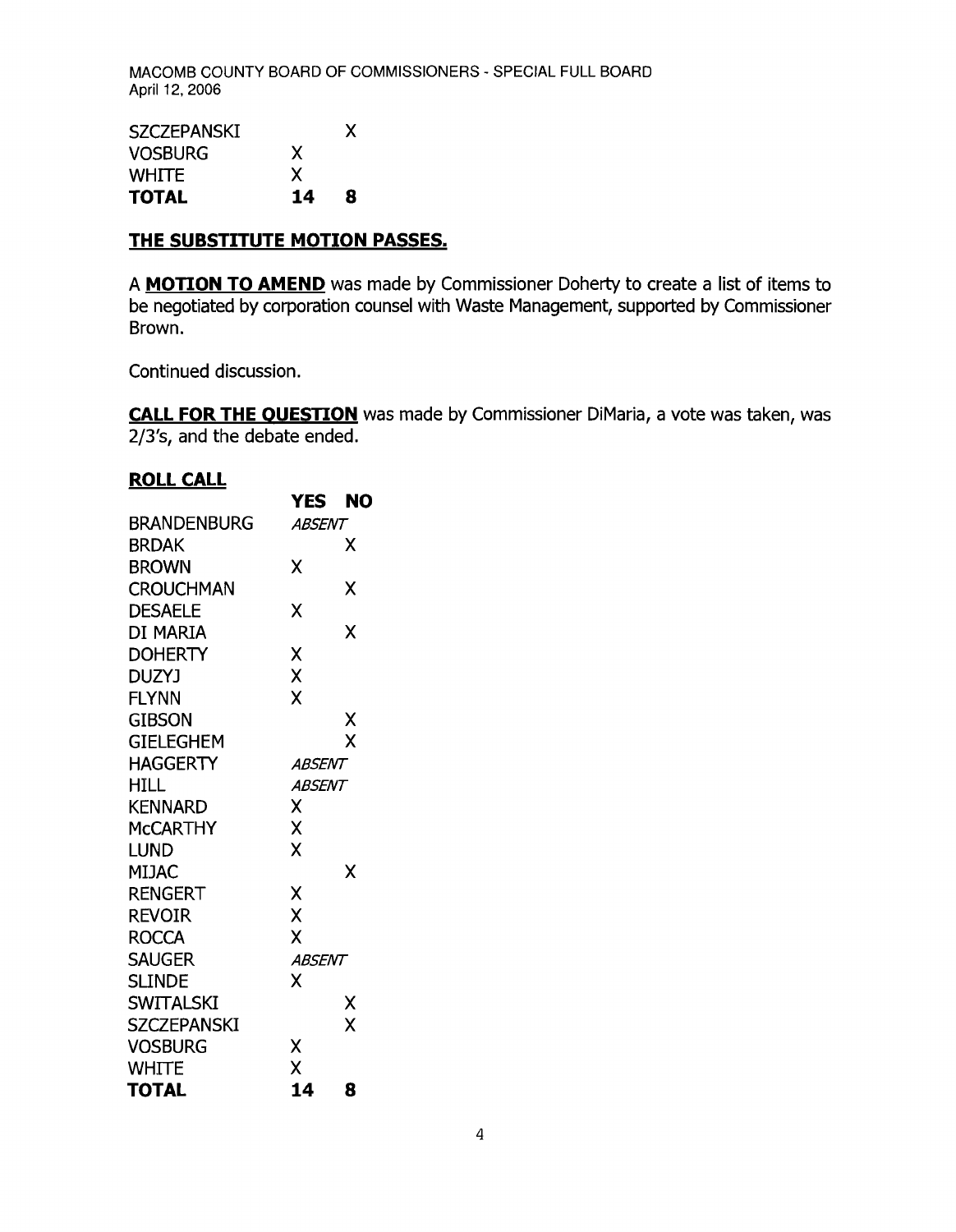### **THE MOTION TO AMEND PASSES.**

**YES NO** 

A **MOTION TO AMEND** was made by Commissioner Switalski to add a new section, **Section 5.05. Waste Management shall provide to the County calculations that provide the total capacity of the Landfill (including the Expansion) and the capacity corresponding to 25% guarantee for outofstate andcanadian Waste. This Agreement will not take effect untilthe calculations have been provided to the county,** supported by Commissioner Brown.

#### **ROLLCALL**

|                    | 1 E.<br>NU    |
|--------------------|---------------|
| BRANDENBURG        | <i>ABSENT</i> |
| <b>BRDAK</b>       | x             |
| <b>BROWN</b>       | Χ             |
| <b>CROUCHMAN</b>   | X             |
| <b>DESAELE</b>     | X             |
| DI MARIA           | X             |
| <b>DOHERTY</b>     | X             |
| <b>DUZYJ</b>       | X             |
| <b>FLYNN</b>       | X             |
| <b>GIBSON</b>      | Χ             |
| <b>GIELEGHEM</b>   | X             |
| <b>HAGGERTY</b>    | ABSENT        |
| <b>HILL</b>        | <i>ABSENT</i> |
| <b>KENNARD</b>     | χ             |
| <b>McCARTHY</b>    | χ             |
| LUND               | X             |
| <b>MIJAC</b>       | X             |
| <b>RENGERT</b>     | Χ             |
| <b>REVOIR</b>      | X             |
| <b>ROCCA</b>       | x             |
| <b>SAUGER</b>      | <b>ABSENT</b> |
| <b>SLINDE</b>      | x             |
| <b>SWITALSKI</b>   | χ             |
| <b>SZCZEPANSKI</b> | χ             |
| <b>VOSBURG</b>     | χ             |
| <b>WHITE</b>       | X             |
| <b>TOTAL</b>       | 22<br>0       |

### **THE MOTION TO AMEND PASSES.**

A **MOTION TO AMEND** was made by Commissioner Gibson to Section 5.09 as follows: **Delete** the first sentence. **Add - The County shall have the right to a 5-year independent verification of the capacity of the landfill at the company's expense,** supported by Commissioner DiMaria.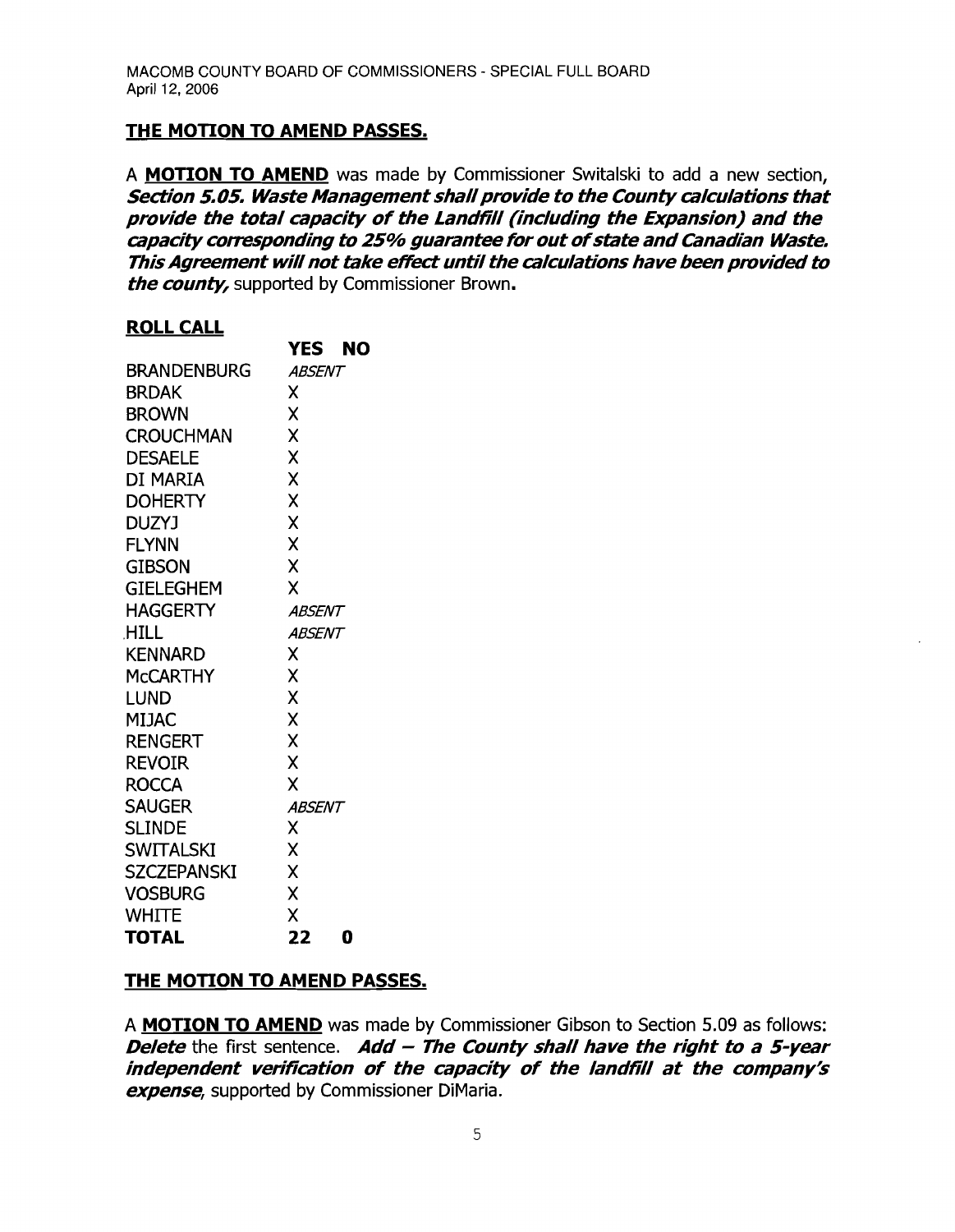### FRIENDLY AMENDMENT

Commissioner Gieleghem offered a Friendly Amendment to add the language to the amendment: by a company of the counties choice. Commissioner Gibson accepted the Friendly Amendment.

### Motion to Amend with the FriendIy Amendment:

A MOTION TO AMEND was made by Commissioner Gibson to Section 5.09 as follows: Delete the first sentence. Add  $-$  The County shall have the right to a 5-year independent verification by a company of the counties choice, of the capacity of the landfill at the Company's expense, supported by Commissioner DiMaria.

### THE MOTION CARRIED.

A **MOTION TO AMEND** was made by Commissioner Brdak to add to Exhibit A: **Section** C. Commencing on the Commencement Date, the Company shall also pay an additional 25 cents/ton to establish a perpetual care fund to be maintained and administered by the County for the Landfill. This perpetual care fund shall not relieve the Company of any obligations it has under state and/or federal law regarding the operation and maintenance of the Landfill nor does it relieve the **Company of any liability arising from its operation of the Landfill, supported by** Commissioner Di Maria.

#### FRIENDLY AMENDMENT

Commissioner Gieleghem offered a Friendly Amendment to include the *language for out* of state and Canadian trash. Commissioner Brdak accepted the Friendly Amendment.

#### Motion to Amend with the Friendly Amendment:

A **MOTION TO AMEND** was made by Commissioner Brdak to add to Exhibit A: **Section** C. Commencing on the Commencement Date, the Company shall also pay an additional 25 cents/ton to establish a perpetual care fund for out-of-state and Canadian trash to be maintained and administered by the County for the Landfill. This perpetual care fund shall not relieve the Company of any obligations it has under state and/or federal law regarding the operation and maintenance of the Landfill nor does it relieve the Company of any liability arising from its operation of the Landfill, supported by Commissioner Di Maria.

Continued discussion.

Jill Smith, Corporation Council, indicated that Perpetual Care Fund is defined in the statue.

#### **ROLL CALL**

|                    | <b>YES NO</b> |  |
|--------------------|---------------|--|
| <b>BRANDENBURG</b> | <i>ABSENT</i> |  |
| <b>BRDAK</b>       | X             |  |
| <b>BROWN</b>       | X             |  |
| CROUCHMAN          | x             |  |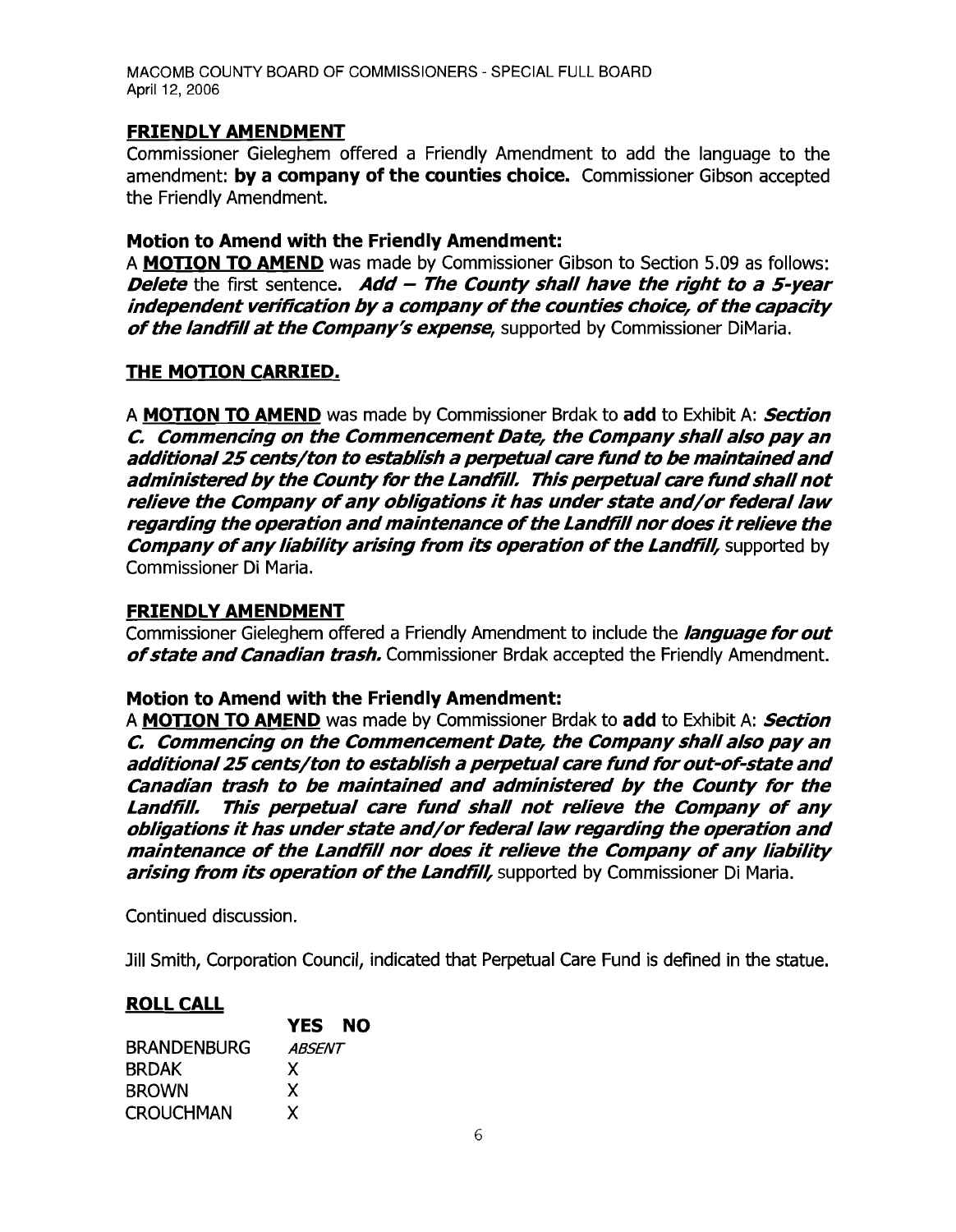| DESAELE            | Χ             |  |
|--------------------|---------------|--|
| di Maria           | X             |  |
| DOHERTY            | X             |  |
| DUZYJ              | X             |  |
| <b>FLYNN</b>       | X             |  |
| gibson             | X             |  |
| <b>GIELEGHEM</b>   | X             |  |
| <b>HAGGERTY</b>    | ABSENT        |  |
| HILL.              | <i>ABSENT</i> |  |
| <b>KENNARD</b>     | X             |  |
| <b>MCCARTHY</b>    | X             |  |
| Lund               | x             |  |
| MIJAC              | Χ             |  |
| RENGERT            | X             |  |
| <b>REVOIR</b>      | Χ             |  |
| <b>ROCCA</b>       | X             |  |
| <b>SAUGER</b>      | ABSENT        |  |
| <b>SLINDE</b>      | X             |  |
| <b>SWITALSKI</b>   | X             |  |
| <b>SZCZEPANSKI</b> | x             |  |
| <b>VOSBURG</b>     | Χ             |  |
| WHITE              | X             |  |
| TOTAL              | 20<br>2       |  |

#### **THE MOTION PASSES.**

A **MOTION TO AMEND** was made by Commissioner Mijac, supported by Commissioner Doherty, to strike everything in Section 4.03 and ADD: In the event the Company breaches the capacity guaranty set forth in Section 4.10, the Company shall provide adequate disposal capacity, at its own expense, for County Solid Waste at an authorized out-ofcounty landfill. At no time shall this expense be passed through to Macomb County Communities.

A breach of the capacity guarantee will subject the Company to the following penalties:

| 1 <sup>st</sup> Occurrence: | 3 month moratorium on accepting Canadian Waste |
|-----------------------------|------------------------------------------------|
| 2 <sup>nd</sup> Occurrence: | 6 month moratorium on accepting Canadian Waste |
| 3 <sup>rd</sup> Occurrence: | 1 year moratorium on accepting Canadian Waste  |

Discussion continued.

Questions were put forth to Jill Smith, corporation council.

A **MOTION TO AMEND** was made by Commissioner Vosburg to strike from the amendment all language in paragraph two on, supported by Commissioner Flynn.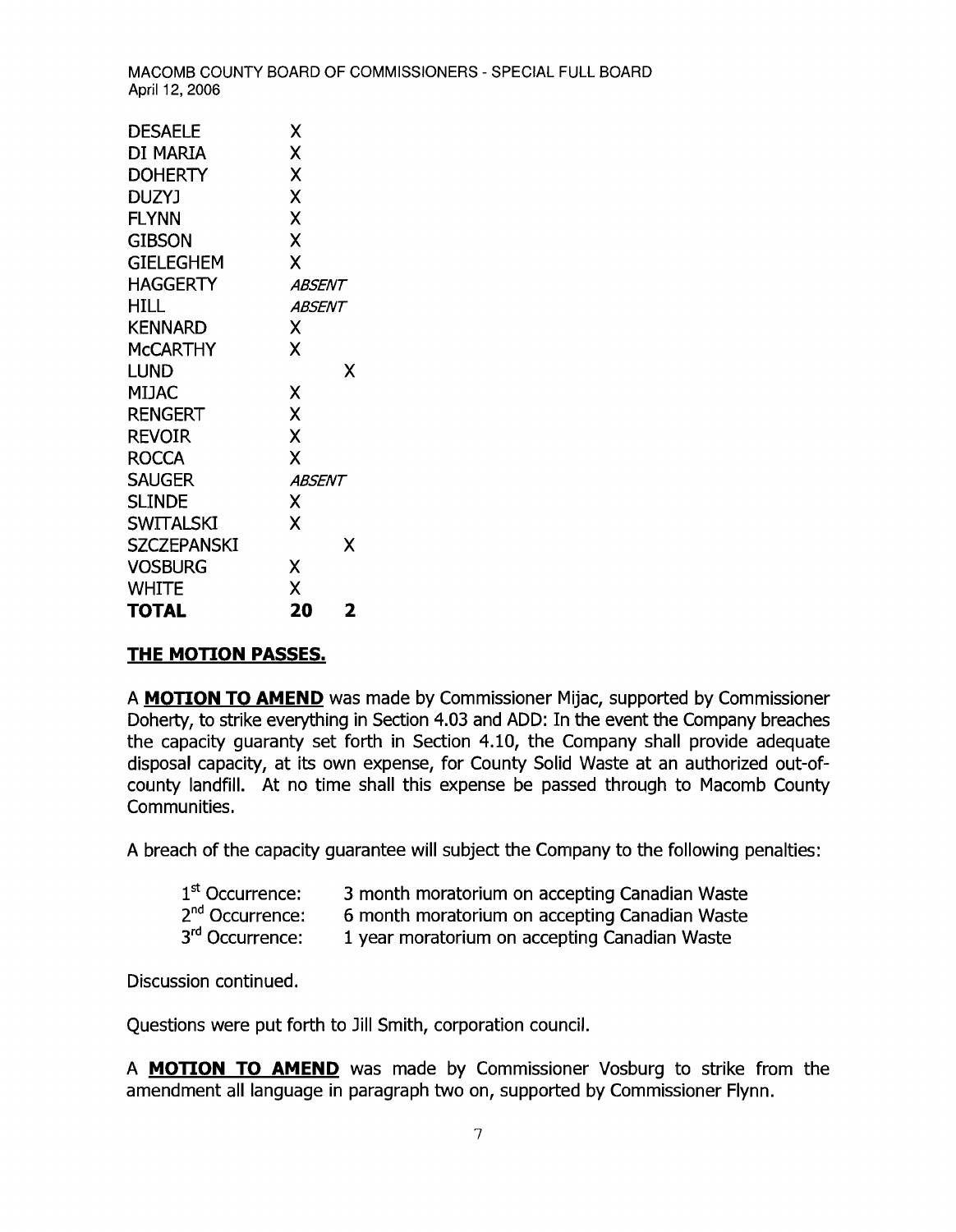Commissioner Vosburg explained.

### **ROLL CALL**

|                    | <b>YES</b>    | NO |
|--------------------|---------------|----|
| <b>BRANDENBURG</b> | <i>ABSENT</i> |    |
| <b>BRDAK</b>       |               | x  |
| <b>BROWN</b>       | χ             |    |
| <b>CROUCHMAN</b>   |               | χ  |
| <b>DESAELE</b>     | Χ             |    |
| di Maria           |               | Χ  |
| <b>DOHERTY</b>     |               | X  |
| <b>DUZYJ</b>       |               | X  |
| <b>FLYNN</b>       | χ             |    |
| GIBSON             |               | Χ  |
| <b>GIELEGHEM</b>   |               | X  |
| HAGGERTY           | ABSENT        |    |
| HILL.              | ABSENT        |    |
| <b>KENNARD</b>     |               | χ  |
| <b>MCCARTHY</b>    |               | χ  |
| LUND               | X             |    |
| <b>MIJAC</b>       |               | x  |
| RENGERT            | Χ             |    |
| REVOIR             | X             |    |
| <b>ROCCA</b>       |               | χ  |
| <b>SAUGER</b>      | <i>ABSENT</i> |    |
| <b>SLINDE</b>      | χ             |    |
| <b>SWITALSKI</b>   |               | Χ  |
| <b>SZCZEPANSKI</b> |               | X  |
| <b>VOSBURG</b>     | Χ             |    |
| WHITE              | X             |    |
| <b>TOTAL</b>       | 9             | 13 |

### **THE MOTION FAILS.**

A vote was taken on Commisioner Mijac's **MOTION TO AMEND,** and the **MOTION CARRIED,** with Commisioners' DeSaele, Flynn, Brown, Revoir, Szczepanski, Slinde, Rengert and Vosburg voting **NO.** 

## **ROLL CALL VOTE ON THE MAIN MOTION AS AMENDED** *PENDING ALL AMENDMENTS BEING NEGOTIATED*

|                    | YES NO        |  |
|--------------------|---------------|--|
| <b>BRANDENBURG</b> | <i>ABSENT</i> |  |
| <b>BRDAK</b>       | X             |  |
| <b>BROWN</b>       | X             |  |
| <b>CROUCHMAN</b>   | X             |  |
| <b>DESAELE</b>     | χ             |  |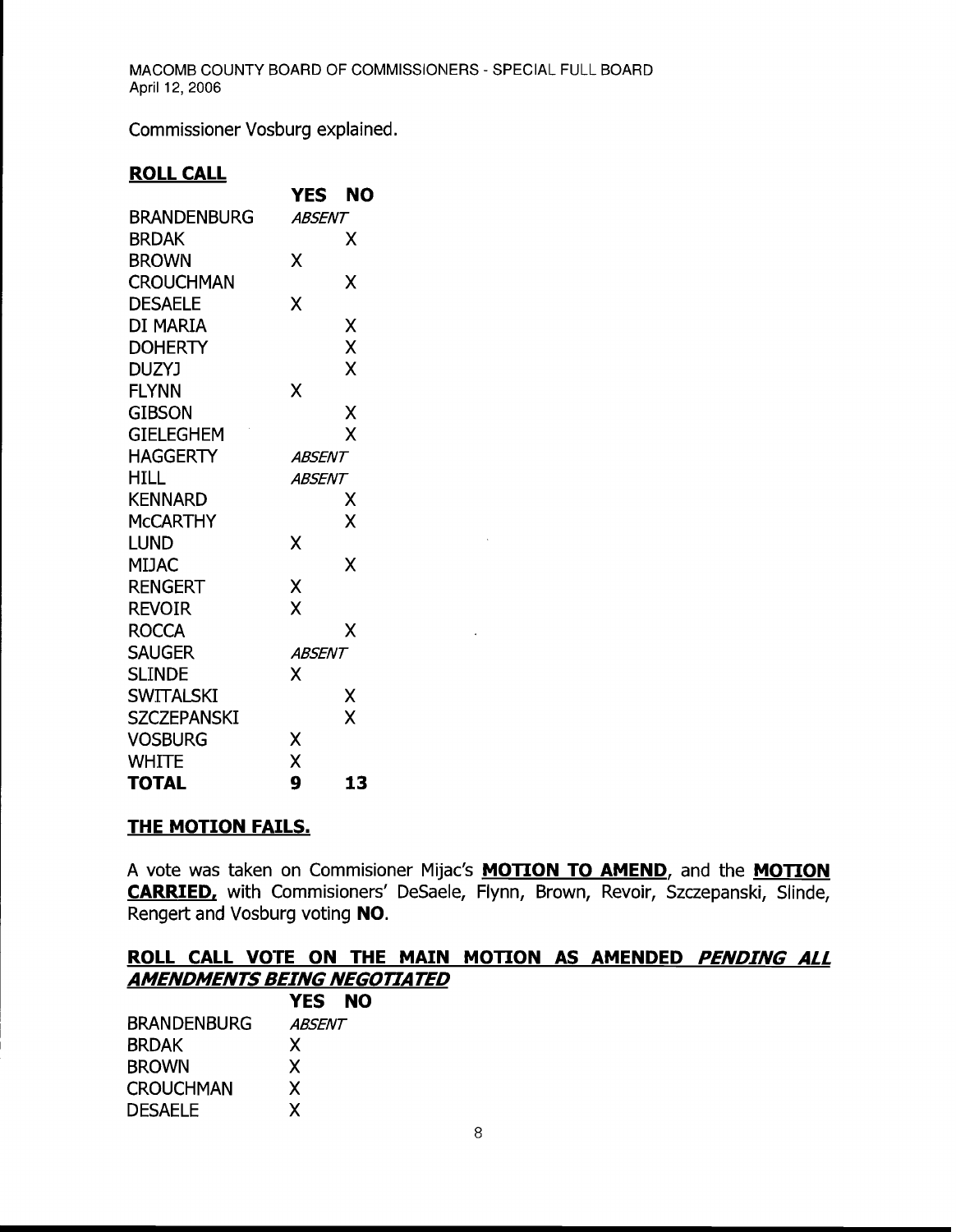| χ             |
|---------------|
|               |
| X             |
| χ             |
| X             |
| X             |
| Χ             |
| ABSENT        |
| <b>ABSENT</b> |
| x             |
| X             |
| X             |
| Χ             |
| Χ             |
| X             |
| X             |
| <b>ABSENT</b> |
| x             |
| Χ             |
| X             |
| X             |
| χ             |
| 22<br>D       |
|               |

## **THE MOTION PASSES.**

## **PUBLIC PARTICIPATION**

None

# **ROLL CALL ATTENDANCE**

| Andrey Duzyj          | District 1  |
|-----------------------|-------------|
| <b>Marvin Sauger</b>  | District 2  |
| Phillip A. DiMaria    | District 3  |
| Jon Switalski         | District 4  |
| Susan L. Doherty      | District 5  |
| Joan Flynn            | District 6  |
| Sue Rocca             | District 7  |
| James E. McCarthy     | District 8  |
| Robert Mijac          | District 9  |
| <b>Philis DeSaele</b> | District 10 |
| Ed Szczepanski        | District 11 |
| Peter J. Lund         | District 12 |
| Don Brown             | District 13 |
| Brian Brdak           | District 14 |
| Keith Rengert         | District 15 |
| William J. Revoir     | District 16 |
| Bobby L. Hill         | District 17 |